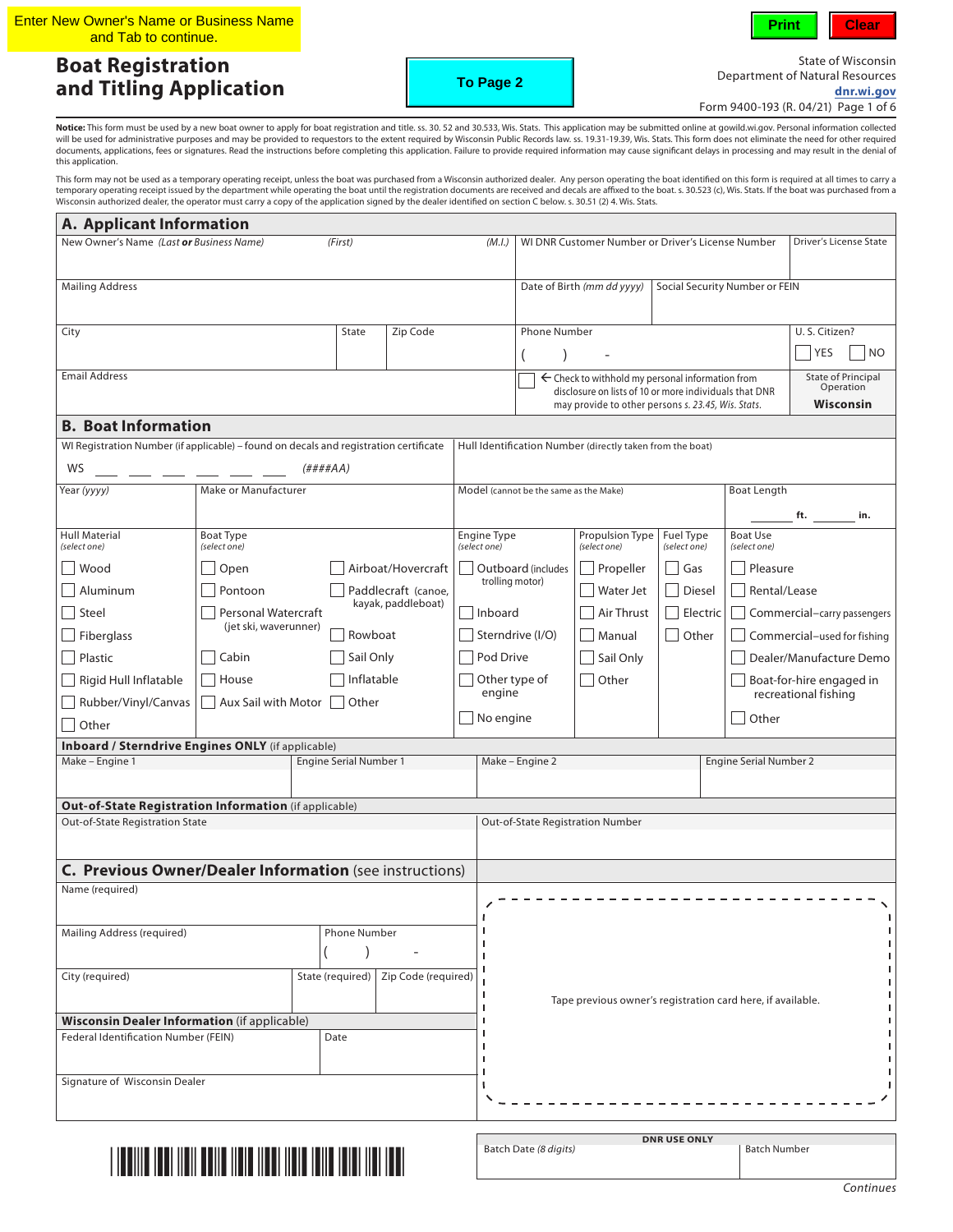# **Boat Registration and Titling Application** Form 9400-193 (R. 04/21) **Form 9400-193 (R. 04/21)** Page 2 of 6

|                                                                                                                                                          |  |                                         | D. Purchase and Sales Tax Information (See instructions for more information)                                                                                                                                                                                                                                     |
|----------------------------------------------------------------------------------------------------------------------------------------------------------|--|-----------------------------------------|-------------------------------------------------------------------------------------------------------------------------------------------------------------------------------------------------------------------------------------------------------------------------------------------------------------------|
| Date of Purchase:                                                                                                                                        |  | <b>Wisconsin County Primarily Kept:</b> | A 5% sales tax is due on all boat purchases unless a tax exemption applies. Sellers with a<br>WI seller's permit must collect this tax from the purchaser and remit the tax to DOR with<br>their sales tax return. A 0.5% county tax also applies if the boat is primarily kept in a county<br>with a county tax. |
| 1. Purchase Price ▶<br>Include the amount for boat,<br>motor(s), and accessories.<br>Exclude the trailer cost.                                           |  | \$                                      | Tax Exemption. A purchase is not subject to the sales tax if any of the following situations<br>apply (see instructions for more information). Exemptions are subject to review<br>If exempt from sales tax, check the box for exemption reason below.                                                            |
| 2. Trade-in Amount ><br>Enter the trade-in dollar amount<br>here.                                                                                        |  | $-5$                                    | The item was previously registered in Wisconsin and purchased OR<br>received from a parent, spouse, or child. Check one of the below.                                                                                                                                                                             |
| Trade-in Description: Describe any property you traded<br>in on the purchase of this item. Include any serial/hull ID<br>number or registration numbers. |  |                                         | $\Box$ P = Purchased from your parent, stepparent, father-in-law or mother-in-law;<br>$\Box$ S = Purchased from your spouse;<br>$\Box$ C = Purchased from your child, stepchild, daughter-in-law, or son-in-law.                                                                                                  |
|                                                                                                                                                          |  |                                         | Purchased by a retailer/lessor who will rent or sell the item. Must include the<br>FEIN.                                                                                                                                                                                                                          |
|                                                                                                                                                          |  |                                         | Purchased by the State of Wisconsin or government unit, agency or school.                                                                                                                                                                                                                                         |
|                                                                                                                                                          |  |                                         | Purchased in another state and tax was paid to the other state. Attach a copy<br>of your bill of sale or verification of tax payments to another state (see<br>instructions).                                                                                                                                     |
| 3. Total Taxable Amount ▶<br>Subtract line 2 from line 1 and enter<br>the amount here. Enter 0 if tax exempt.                                            |  | $=$ \$                                  | $\Box$ Purchased by a nonresident at least 90 days before registrant became a<br>Wisconsin resident and brought and/or registered the item in this state.                                                                                                                                                         |
| 4. State Sales Tax $(5\%) \blacktriangleright$<br>Multiply the amount in line 3 by .05.                                                                  |  | $+$ \$                                  | Purchased by a religious, charitable, educational organization. Must show the<br>Department of Revenue exempt status number.                                                                                                                                                                                      |
| 5. County Sales Tax $(.5%)$<br>If county tax applies, multiply line 3<br>by .005.                                                                        |  | $+$ \$                                  | Other. Enter reason (i.e., gift or even trade)<br>$\mathbf{L}$<br>The purchaser paid tax on this purchase to a dealer identified in section C on                                                                                                                                                                  |
| $ 6$ . Total Sales Tax Due $\blacktriangleright$<br>Add lines 4 and 5 and enter the<br>total amount here.                                                |  | $=$ \$                                  | page 1. (Attach a copy of the bill of sale or verification of tax payment).<br>Questions on Tax? Contact DOR at (608) 266-2776                                                                                                                                                                                    |

| $\mathsf E$ . Lien Information                                                                                                                                                                                                                   |       |          |  |
|--------------------------------------------------------------------------------------------------------------------------------------------------------------------------------------------------------------------------------------------------|-------|----------|--|
| Liens are recorded on titled boats only. The State of Wisconsin titles motorized boats and sail boats 16 feet in length or more that are not<br>documented with the U.S. Coast Guard. If there is no lien on the boat, leave this section blank. |       |          |  |
| Lienholder's Name                                                                                                                                                                                                                                |       |          |  |
| <b>Mailing Address</b>                                                                                                                                                                                                                           |       |          |  |
| City                                                                                                                                                                                                                                             | State | Zip Code |  |

| <b>F. Co-owner(s) Information</b> (co-owners may be recorded for titled boats only) |       |          |                                                   |                                                                                                                                            |                                        |
|-------------------------------------------------------------------------------------|-------|----------|---------------------------------------------------|--------------------------------------------------------------------------------------------------------------------------------------------|----------------------------------------|
| New Co-owner's Name (Last, First, Middle Initial or Business Name)                  |       |          | WI DNR Customer Number or Driver's License Number |                                                                                                                                            | <b>Driver's License State</b>          |
| $\Box$ AND                                                                          |       |          |                                                   |                                                                                                                                            |                                        |
| OR                                                                                  |       |          |                                                   |                                                                                                                                            |                                        |
| <b>Mailing Address</b>                                                              |       |          | Date of Birth (mm dd yyyy)                        | Social Security Number or FEIN                                                                                                             |                                        |
| City                                                                                | State | Zip Code | <b>Phone Number</b>                               |                                                                                                                                            | U.S. Citizen?                          |
|                                                                                     |       |          |                                                   |                                                                                                                                            | <b>YES</b><br>  NC                     |
| <b>Email Address</b>                                                                |       |          |                                                   | $\leftarrow$ Check to withhold my personal information from disclosure on<br>lists of 10 or more individuals that DNR may provide to other | <b>State of Principal</b><br>Operation |
|                                                                                     |       |          | persons s. 23.45, Wis. Stats.                     |                                                                                                                                            | Wisconsin                              |

 $\Box \in$  Check if you want to add other co-owners, attach additional pages with the above information.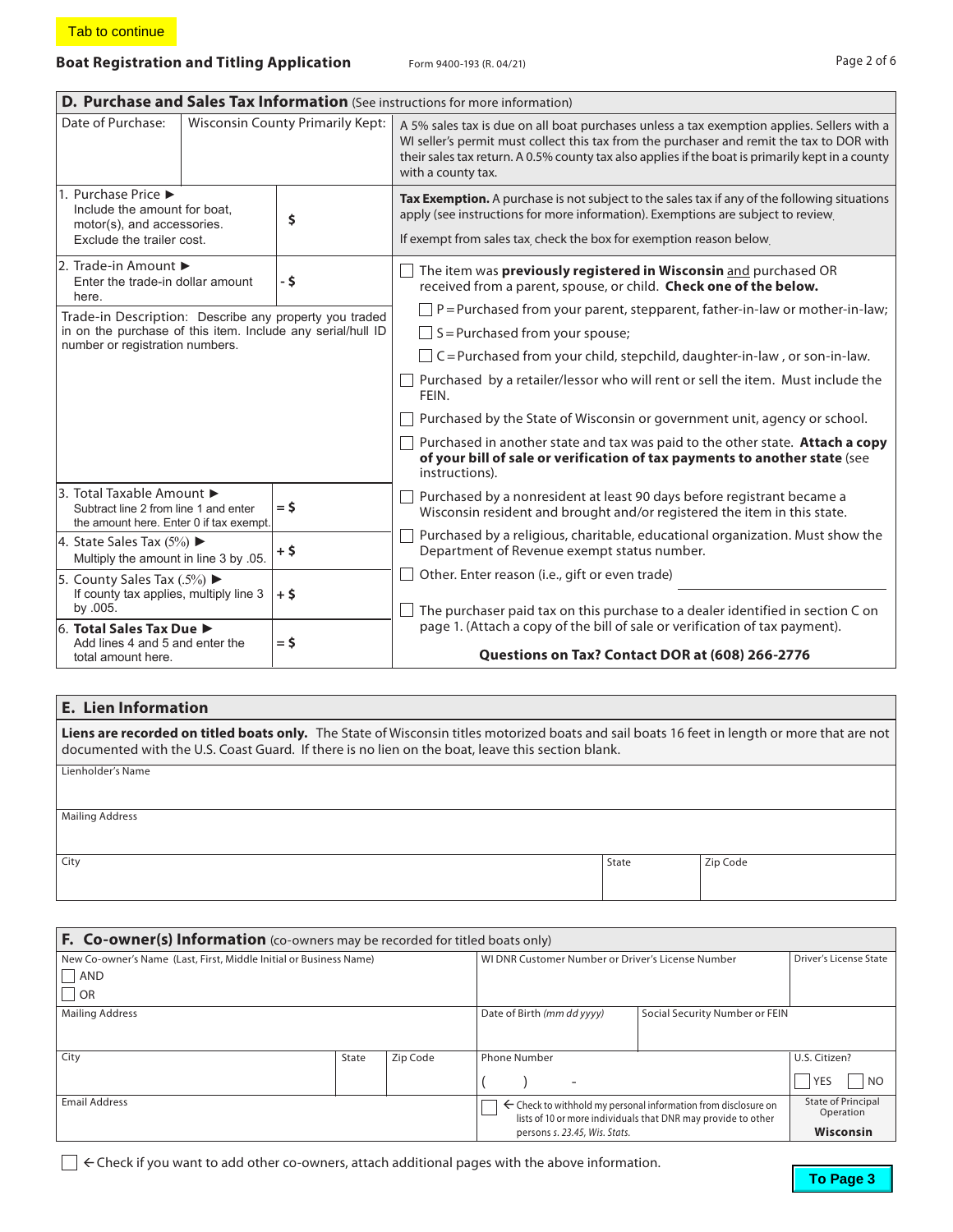# **Boat Registration and Titling Application** Form 9400-193 (R. 04/21) **Figure 2 and Strutter Page 3 of 6** Page 3 of 6

| G. U.S. Coast Guard Documented Boat Information                                                                               |                               |                                        |  |  |  |
|-------------------------------------------------------------------------------------------------------------------------------|-------------------------------|----------------------------------------|--|--|--|
| $\in$ Check if you are documenting your boat with the U.S. Coast Guard. Supporting documentation is required – see section I. |                               |                                        |  |  |  |
| Name of Boat                                                                                                                  | Hailing Port (City and State) | Documentation Number (Official Number) |  |  |  |

| H. Registration, Titling, and Lien Fees                                                                                                                                                                                                                                                                           |    |  |
|-------------------------------------------------------------------------------------------------------------------------------------------------------------------------------------------------------------------------------------------------------------------------------------------------------------------|----|--|
| Follow the steps below to calculate your registration fees. Select the answer for each question by checking the box next to your response and enter the<br>amount in the space provided. Use the Fee Table at the bottom of the page for the applicable registration fees according to your boat type and length. |    |  |
| 1. Has the boat been previously registered in Wisconsin?                                                                                                                                                                                                                                                          |    |  |
| Yes, enter \$3.75 to enter the transfer fee to transfer the registration into your name and proceed to line 2.<br>No, skip to line 4.                                                                                                                                                                             | \$ |  |
| 2. Has the Wisconsin registration expired?                                                                                                                                                                                                                                                                        |    |  |
| $\Box$ Yes, enter the <b>registration fee</b> based on your boat type from <b>column A</b> in the Fee Table and skip to line 5.<br>No, proceed to line 3.                                                                                                                                                         | \$ |  |
| 3. Do you need replacement decals?                                                                                                                                                                                                                                                                                |    |  |
| Yes, enter \$2.50 for replacement materials fee here and skip to line 5.<br>No, skip to line 5.                                                                                                                                                                                                                   | \$ |  |
| 4. Enter the registration fee based on your boat type from column A in the Fee Table and proceed to line 5.                                                                                                                                                                                                       | \$ |  |
| 5. Title Fees: Based on your boat type, use column B in the Fee Table to determine if a \$5 title fee applies.<br>Does a title fee apply?                                                                                                                                                                         |    |  |
| Yes, enter \$5.00 for the certificate of title fee here and proceed to line 6.                                                                                                                                                                                                                                    |    |  |
| No, skip to line 7.<br>- 1                                                                                                                                                                                                                                                                                        | \$ |  |
| 6. Lien Fee: Liens are only recorded on boats that are issued a Wisconsin Certificate of Title. Do you have a lien on<br>your boat entered from section E of this application?                                                                                                                                    |    |  |
| Yes, enter \$5.00 for the lien notation filing fee here and proceed to line 7.                                                                                                                                                                                                                                    |    |  |
| No, proceed to line 7.                                                                                                                                                                                                                                                                                            | \$ |  |
| 7. Registration Fees Due: Add lines 1, 2, 3, 4, 5, and 6 from this section and enter the total here. $\blacktriangleright$<br>\$                                                                                                                                                                                  |    |  |
| 8. Total Sales Tax: Enter the total sales tax due from section D line 6 here.                                                                                                                                                                                                                                     | \$ |  |
| 9. Donation: If you would like to donate \$2 or more to help stop Aquatic Invasive Species, enter the amount here. $\blacktriangleright$<br>\$                                                                                                                                                                    |    |  |
| 10. Total Fees Due: Add lines 7, 8, and 9 from this section and enter the total here.<br>$=$ \$                                                                                                                                                                                                                   |    |  |

| <b>Fee Table</b>                        |                                 | Column A<br><b>Registration Fee</b> | <b>Column B</b><br><b>Title Fee</b> |
|-----------------------------------------|---------------------------------|-------------------------------------|-------------------------------------|
|                                         | Under 16 ft.                    | \$22.00                             | n/a                                 |
| <b>Motorized Boats</b>                  | 16 ft. to less than 26 ft.      | \$32.00                             | \$5.00                              |
|                                         | 26 ft. to less than 40 ft.      | \$60.00                             | \$5.00                              |
|                                         | 40 ft. and greater              | \$100.00                            | \$5.00                              |
| <b>Non - Motorized Boats</b>            | <b>Voluntary Registration</b>   | \$11.00                             | n/a                                 |
| <b>Non - Motorized Sailboats</b>        | Over 12 ft. to less than 16 ft. | \$17.00                             | n/a                                 |
|                                         | 16 ft. and greater              | \$17.00                             | \$5.00                              |
|                                         | 16 ft. to less than 26 ft.      | \$32.00                             | n/a                                 |
| <b>U.S. Coast Guard Documented Boat</b> | 26 ft. to less than 40 ft.      | \$60.00                             | n/a                                 |
|                                         | 40 ft. and greater              | \$100.00                            | n/a                                 |

n/a = not applicable, fee not required.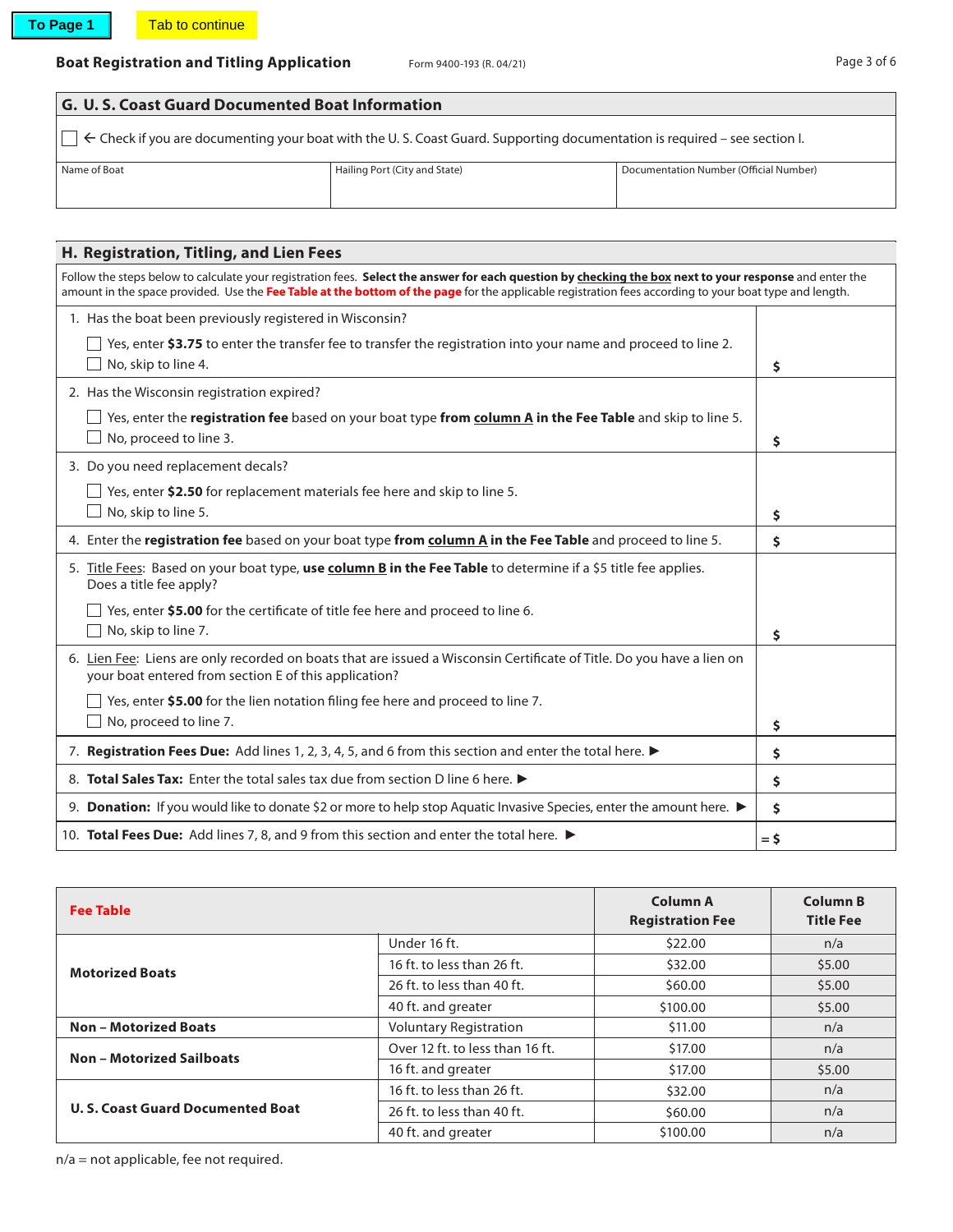#### **I. Required Documents** (EVIDENCE OF TRANSFER OF OWNERSHIP) – Titled and Documented Boats Only

Specific documentation and information showing transfer of ownership must be submitted to the department to complete the transfer of ownership. **Attach the required documents with this form.** Evidence of transfer of ownership must be submitted for all boats that will be issued a Wisconsin Certificate of Title or that will be documented with the U.S. Coast Guard. The State of Wisconsin titles motorized boats and sail boats 16 feet in length or more that are not documented with the U.S. Coast Guard.

| <b>Boat Type</b>                                                                   | <b>Required Documents for Titled and Documented Boats</b>                                                                                                                                                                                                           |                                                                                                                                                                                                                                                                                                                                                   |  |  |  |
|------------------------------------------------------------------------------------|---------------------------------------------------------------------------------------------------------------------------------------------------------------------------------------------------------------------------------------------------------------------|---------------------------------------------------------------------------------------------------------------------------------------------------------------------------------------------------------------------------------------------------------------------------------------------------------------------------------------------------|--|--|--|
| <b>New Boat</b><br>Boat has never been registered<br>in Wisconsin or another state | Original manufacturer statement of origin (MSO) assigned to the purchaser(s).                                                                                                                                                                                       |                                                                                                                                                                                                                                                                                                                                                   |  |  |  |
| <b>Used Boat</b><br>Boat that has been registered                                  | Boat is currently titled in<br>Wisconsin or another state.                                                                                                                                                                                                          | Current certificate of title properly assigned to you. The <b>title must be signed by</b><br>the owner(s) listed on the title and the assignment section must identify you as<br>the new owner. - photocopies are NOT acceptable.<br>Lien release document (if applicable) – photocopies are acceptable.                                          |  |  |  |
| in Wisconsin or another state                                                      | Boat has been previously<br>registered in another state<br>and no title was issued.                                                                                                                                                                                 | Current out-of-state registration document (e.g. proof of out-of-state registration).<br>Material evidence that no title was issued from the state of registration (e.g.<br>registration card indicating there is no current title, or letter on the state's<br>letterhead identifying the boat by HIN and indicating no title was issued, etc.). |  |  |  |
|                                                                                    | If you are applying for registration of a boat that has been previously documented or will be documented with the<br>U.S. Coast Guard, you must provide:                                                                                                            |                                                                                                                                                                                                                                                                                                                                                   |  |  |  |
| <b>Boat that is documented</b><br>with the U.S. Coast Guard                        | Do you intend to document the boat with the U.S. Coast Guard in your name?<br>Yes. Submit a photocopy of the letter of documentation in your name. Expired letters are not acceptable.<br>No. Submit a photocopy of the letter of deletion from the previous owner. |                                                                                                                                                                                                                                                                                                                                                   |  |  |  |
|                                                                                    |                                                                                                                                                                                                                                                                     |                                                                                                                                                                                                                                                                                                                                                   |  |  |  |
|                                                                                    |                                                                                                                                                                                                                                                                     |                                                                                                                                                                                                                                                                                                                                                   |  |  |  |

### **J. Signature and Certification**

I certify that the information and statements made within this application are true, accurate, and complete to the best of my knowledge. I understand that intentionally making a false statement on an application for title may be punished under s. 30.547, Wis. Stats., by a maximum fine of \$10,000 or imprisonment up to 6 years, or both. By signing this application, I attest that I am unaware of any known or unknown person(s) who would contest this transfer of ownership and thereby indemnify the State of Wisconsin, Department of Natural Resources, or such person or legal entity suffering a damage judgment resulting from any illegalities of the transfer and title.

I also certify I have examined the hull identification number (HIN) and verify it is the number shown on the application pursuant to s. 30.533(1), Wis. Stats.

Signature of Owner

If you are signing on behalf of a company or organization, print your full name and title here

Make check or money order payable to WDNR for the total amount. Mail application, fees, and required documents to:

## DNR PROCESSING CENTER PO BOX 78701 MILWAUKEE WI 53278-0701

| <b>Registration Fees:</b> |       |
|---------------------------|-------|
| Sales Tax:                | S     |
| Donation:                 |       |
| <b>Total Fees Due:</b>    | $= S$ |

Signature Date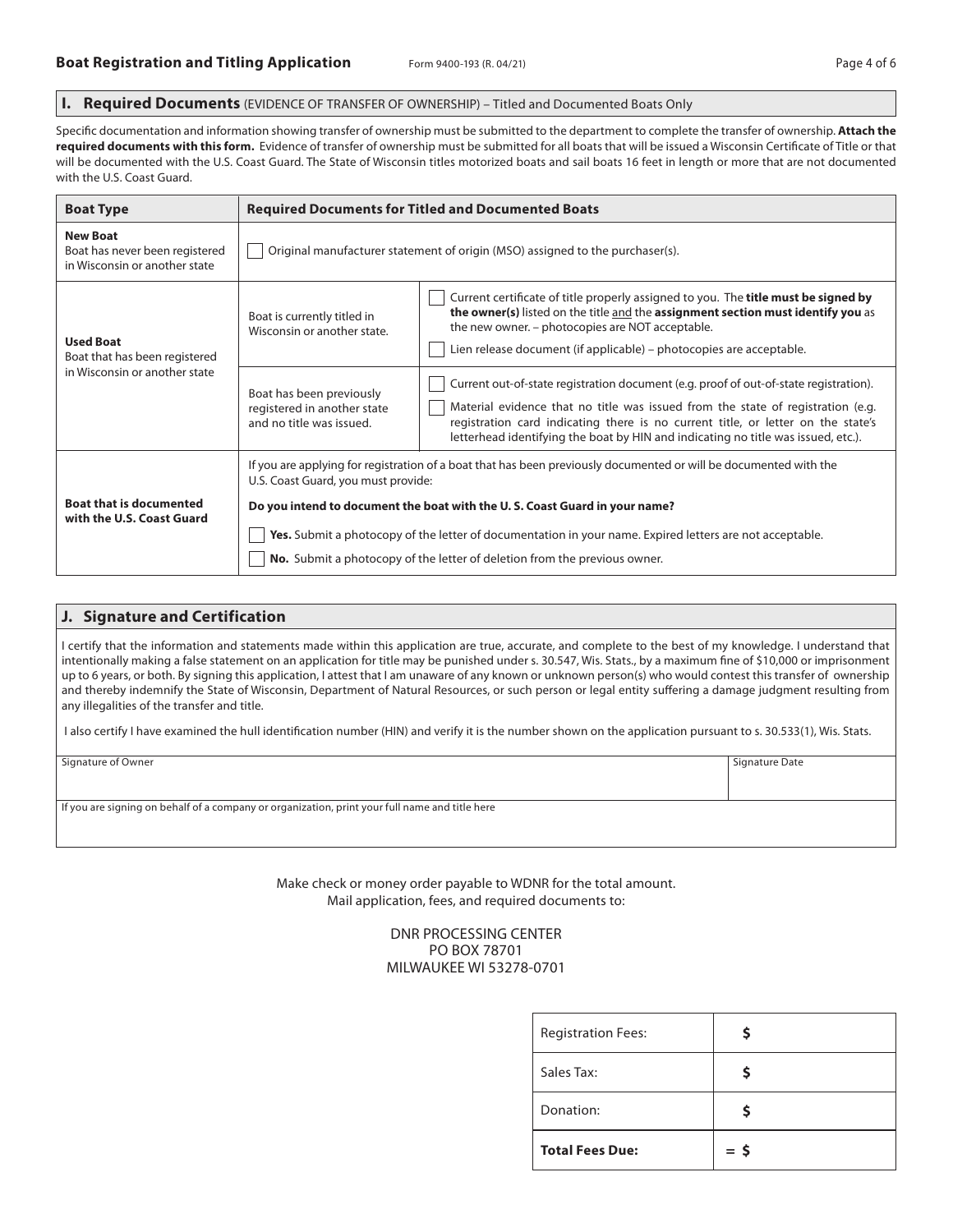#### Page 5 of 6

# **INSTRUCTIONS FOR FORM 9400-193 BOAT REGISTRATION AND TITLING APPLICATION**

#### **GENERAL INSTRUCTIONS**

Purpose of Form. Use Form 9400-193 if you are the new owner of a boat and you want to apply for a registration certificate and/or a certificate of title. You may submit this request online at gowild.wi.gov.

Form 9400-617. Use the Release of Ownership Interest Request form in addition to this application if the certificate of title is missing and the owner of record wants to transfer boat title to someone other than themselves.

**Fee.** Registration, titling fees and sales tax apply. Boat registration is valid for 3 years expiring on March 31<sup>st</sup> of the 3<sup>rd</sup> year.

**Required Documents.** See section I for a description of what documentation and information is required by the department as evidence of transfer of ownership. Original documents must be submitted. Photocopies are not acceptable unless the instructions specifically state otherwise.

#### **SPECIFIC INSTRUCTIONS**

Read the instructions below to ensure that you provide all the required information. Failure to provide required information may cause significant delays in processing and may result in the denial of the application for registration and title.

#### **DEFINITIONS**

**Owner of Record.** A person whose name appears on the certificate of title and/or the department's records. If there is more than one owner listed on the title, each and all owners are considered owners of record.

**Primary Owner on Record.** A person who makes the initial application and who receives all documents and communication related to the boat.

**Tenants in Common.** Co-owners who each have a distinct, separately transferable ownership interest on the boat. Their names are separated by the conjunction "and" on the certificate of title. To transfer ownership of the boat, the signatures of all co-owners are required.

Joint Tenants. Co-owners who have unity of ownership interest on the boat, and either owner has full authority to transfer ownership. Their names are separated by the conjunction "or" on the certificate of title. To transfer ownership interst in the boat, the signature of either co-owner is required.

#### **SECTION A – APPLICANT INFORMATION**

Provide your name, DNR customer number or driver's license number, driver's license state, mailing address, date of birth, citizenship information and social security number or business federal identification number (FEIN), phone number and email address. The applicant identified in this section will be considered the primary owner on record by the department. All information related to the boat and future correspondence from the department will be sent exclusively to the primary owner on record. It is the primary owner's responsibility to share information with co-owners. If there are co-owners to be listed on the boat title, enter their information in section F.

#### **SECTION B – BOAT INFORMATION**

Enter all the information requested in this section in order to properly identify the boat (all fields are required).

- **Wisconsin Registration Number.** The registration number can be found on the registration certificate. Wisconsin registration numbers are formatted with WS, four numbers, and two letters (e.g.: WS 1234 AB).
- **Hull Identification Number (Hull ID/HIN):** The HIN (similar to a serial #) should be verified and taken from the boat. For boats with transoms, the HIN can usually be found on the starboard outboard side towards the top of transom, gunwale, or hull deck joint. HINs are required to meet US Coast Guard and State standards; boats built after 1972 to current must have one of the acceptable 12-digit HIN formats.
- **Year.** Enter the model year of the boat.
- **Make & Model.** The make/manufacturer and model name/number of the boat cannot be the same.
- Length: Exact length of the boat in feet and inches shall be entered, do not round measurements.
- **Hull Material, Boat Type, Engine Type, Propulsion, Fuel Type, Boat Use.** Select the type for the category listed, if it doesn't apply leave blank.
- **Inboard/Sterndrive Engines:** (if applicable) Boats that have an inboard or sterndrive (I/O) engine(s) may have the make and serial number recorded on the registration and title. This information is not recorded for other engine types.
- **Out-of-state Information:** (if applicable) If you are registering/titling a boat that was previously registered in another state, enter the out-of-state boat registration number and the state of registration.

#### **SECTION C – PREVIOUS OWNER/DEALER INFORMATION**

Provide the complete name and address of the previous owner or dealer.

The department is authorized to transfer a titled boat from either the previous owner of record or a dealer**.** The certificate of title must be properly signed by the owner(s) of record and the assignment section of the title must be completed to the applicant to effect the transfer of title per s. 30.541(1) and (2), Wis. Stats.

If purchased from a Wisconsin dealer, the dealer must sign and date this section for the application to be used as a temporary operating receipt.

Pursuant to s. NR 5.001(3), Wis. Admin. Code, dealer means a person engaged wholly or in part in the business of selling or distributing boats to customers for profit or commission and who has made a substantial financial investment in the business.

#### **SECTION D – PURCHASE & SALES TAX INFORMATION**

Follow the instructions in the section to record purchase information and to calculate sales tax due.

- **Purchase Price**: Enter the purchase price, including accessories and motors. Do not include the trailer cost.
- **Wisconsin County Primarily Kept:** Enter the Wisconsin county where the boat will be primarily used or kept in.
- **Trade-in Amount:** Enter the dollar amount for any trade-in included with the purchase.
- **Trade-in Description:** Enter the description of the trade-in including any serial, Hull ID, or registration numbers.

**Taxes:** Taxes are calculated based on the purchase price, county, and trade-in amount. To calculate sales tax, enter all fields requested in the electronic form or follow calculation instructions in this section. A 5% state sales tax must be collected for all nonexempt private party or dealer sales, this includes sales to out of state customers who will be removing and registering the boat outside of Wisconsin. County sales and use taxes are applied based on the location of where the boat is primarily kept. County tax is not applied for sales to out of state customers who will be removing and registering the boat outside of Wisconsin.